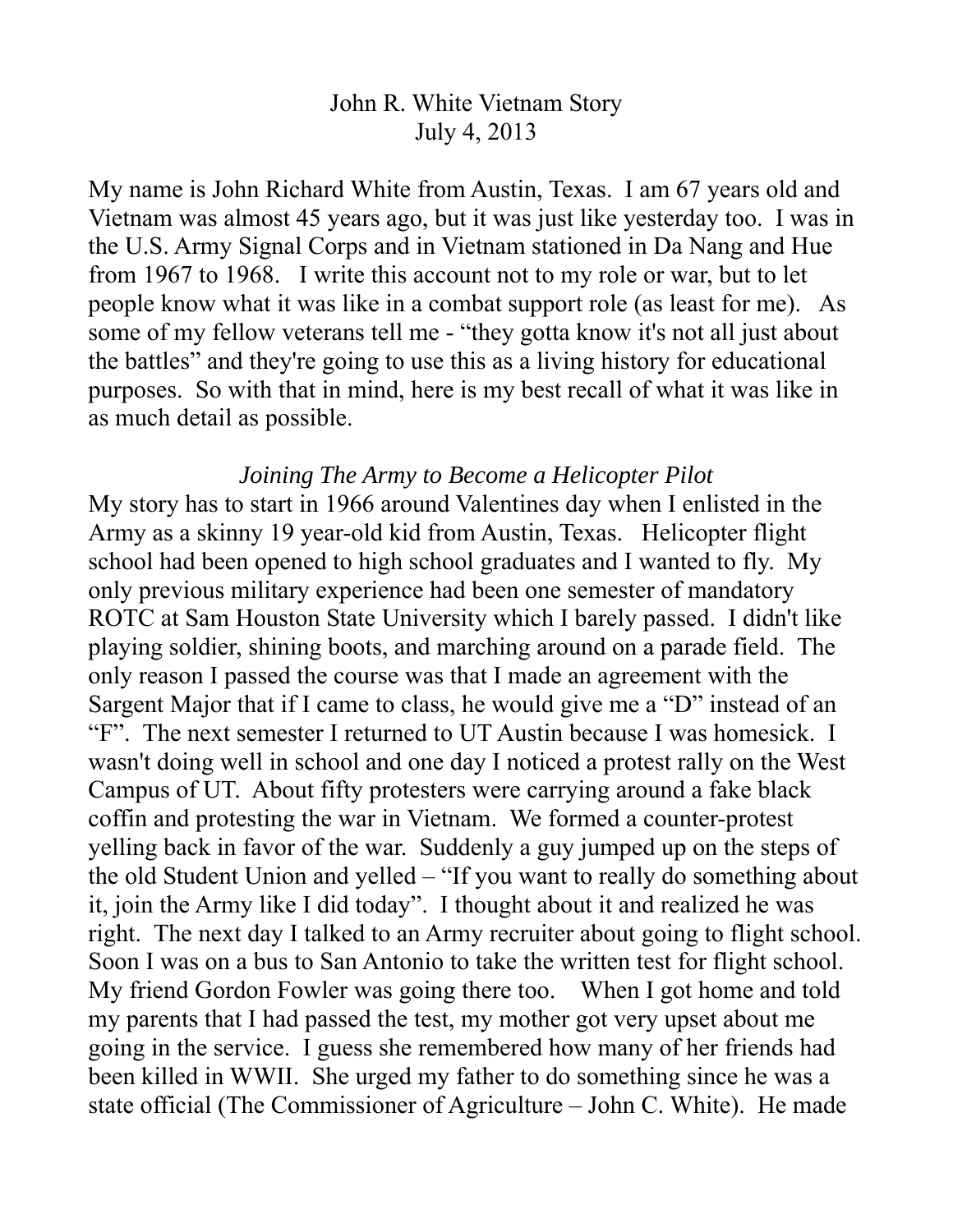some calls. He told me that they could get me in the reserves at Camp Mabry. It surprised me because the reserves were supposed to be full and you couldn't get in. I told him that I didn't want to do that and that I wanted to go in the regular Army. He said he was proud of me. I returned to the Austin recruiting office and based on the recruiter's advise I joined the Army at 19 years old without any school, including flight school. He told me that people already in the Army would get a preference for flight school and I should apply after I got in. (I later found out there was another program where I could have joined the Army specifying flight school and if I didn't get to fly, I would have been discharged.)

# *Training for Vietnam*

I left the bus station in Austin on Feb. 13, 1966 with Mickey Rylander and another friend that I had joined up with on "The Buddy Plan" (that meant we would go through Basic Training together). Gordon Fowler happened to be on the bus again too. He was going to join the Marines. We checked into an old run-down hotel in downtown San Antonio that the Army had booked for us. It was almost filled with beds wall-to-wall and we spent our last night of civilian life drinking beer together and shooting pool in a nearby seedy strip joint (I was two years under the legal drinking age of 21). The next morning we were taken to the processing center. When we got there, we were ushered into a big room with a big wooden railing running through the center of it. They told the volunteers to get on the front side of the railing and the draftees to get on the back of it. Then told us all to form lines. They told the draftees in the back to count-off by fives and for every fifth man step forward. After they finished and each fifth man had stepped forward, they told them that they had just been drafted into the Marines. Then, we were all instructed to raise our hand and we were sworn into the Armed Forces.

As soon as I got to Basic Training at Ft. Polk, LA., I told the Drill Sargent that I wanted to apply for flight school. He was not impressed and told me that I had to complete Basic before I could apply. However he did make me the Assistant Platoon Guide because of my previous ROTC experience. (He asked who had any ROTC and me and one other guy were the only ones who raised their hands.) I was made Assistant Platoon Guide but I later I got busted because I had the platoon fall out for sick call on April Fool's day as a joke. I found out the Army didn't have a sense of humor. After Basic, I was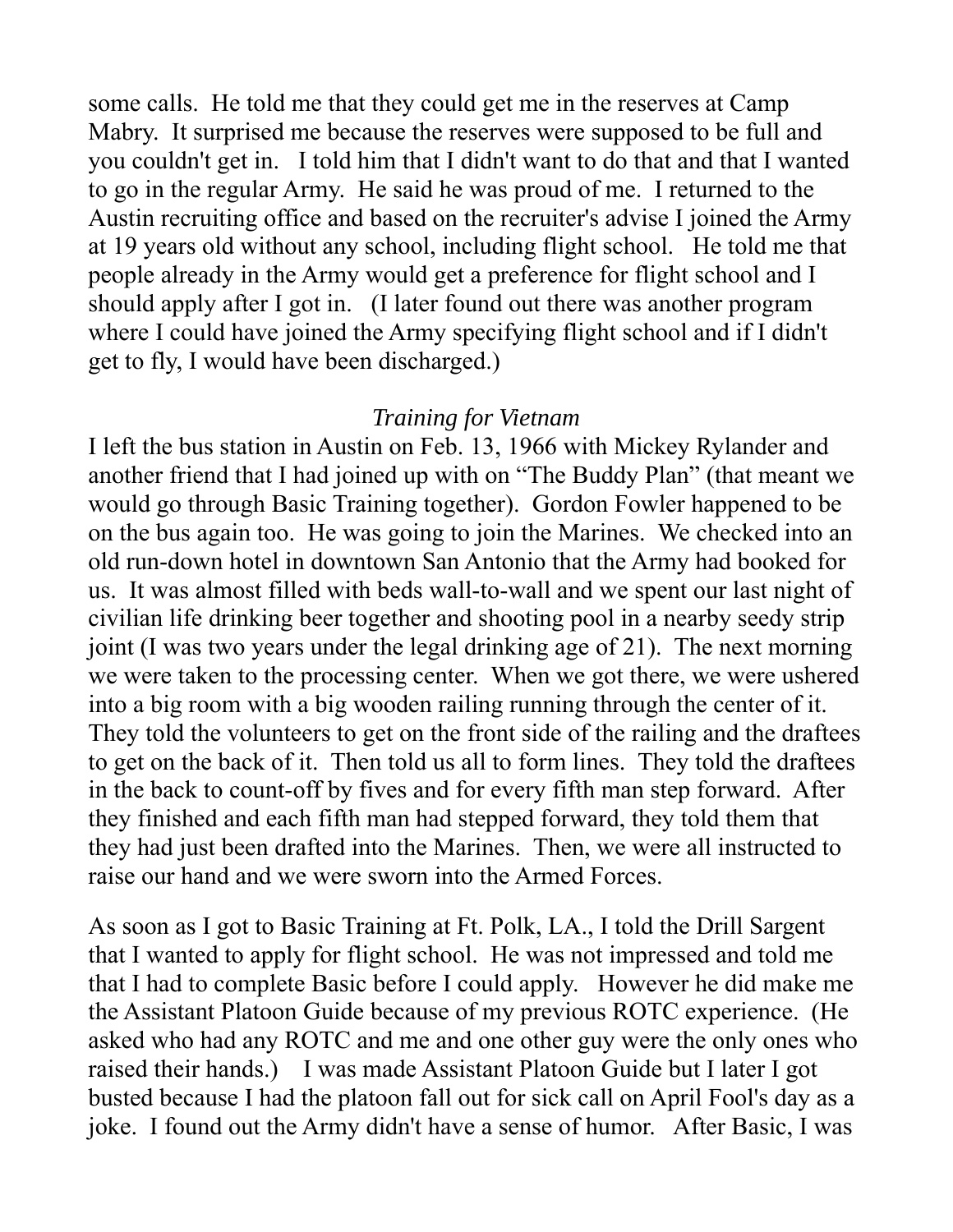sent to Microwave Electronics school in New Jersey. Frankly, I was very relieved and surprised. I expected to be sent to the infantry since I didn't specify any school when I enlisted. (Maybe it helped that I made sure that I didn't do too good on the rifle range even though I was an excellent shot.)

When I arrived at Ft. Monmouth, I was made the Platoon Guide because I had been an Assistant Platoon Guide during Basic Training. I re-applied for flight at the first opportunity. This time I finally got the process started. I had to take the written test again and I scored the highest grade on it recorded to that point. Next I had my flight physical and passed it. Lastly was my helicopter orientation ride to see if I had any fear of flying. It was at the old Naval blimp station at Lake Hurst N.Y. where the Hindenburg crashed. I loved it and even got to fly it myself for a little while. (My dad had taught me to fly our when I was about 12 in our plane, but this was different.) Unfortunately, we had a hard landing because I had over controlled the helicopter while attempting to hover for my first time. The next morning I couldn't get out of my bunk due to sever back pain and I went through months of physical therapy. I was put on hold for flight school. Also they discovered a previous back injury that I had not told them about when I joined. Frankly, I'm not sure that they knew what to do with me after that. I finished the seven months of electronics school and did well. After the school, I was sent to Ft. Huachuca in Arizona where I tested new electronic equipment while I was waiting on the decision on flight school. After a few months of waiting I was told that I was going to have to go three years with no back problems and then I could reapply for flight school. Shortly afterward the decision I got orders to report to the 337th Signal Company at Ft. Bragg, North Carolina.

When I got to Ft. Bragg I found out the company was training to go Vietnam. It was part of the First Signal Brigade whose mission was to modernizer the entire communications systems in Vietnam. (More about the First Signal Brigade can be found at the Army History Center website at: http://www.armyhistory.org/ahf2.aspx?pgID=877&id=74&exCompID=56). We trained in teams and as a company to defend ourselves and to do our jobs. The concept was that we could go in with assault troops and provide them communications support while taking care of ourselves. It was the forerunner on the modern day satellite trucks, except the equipment was in conexs and it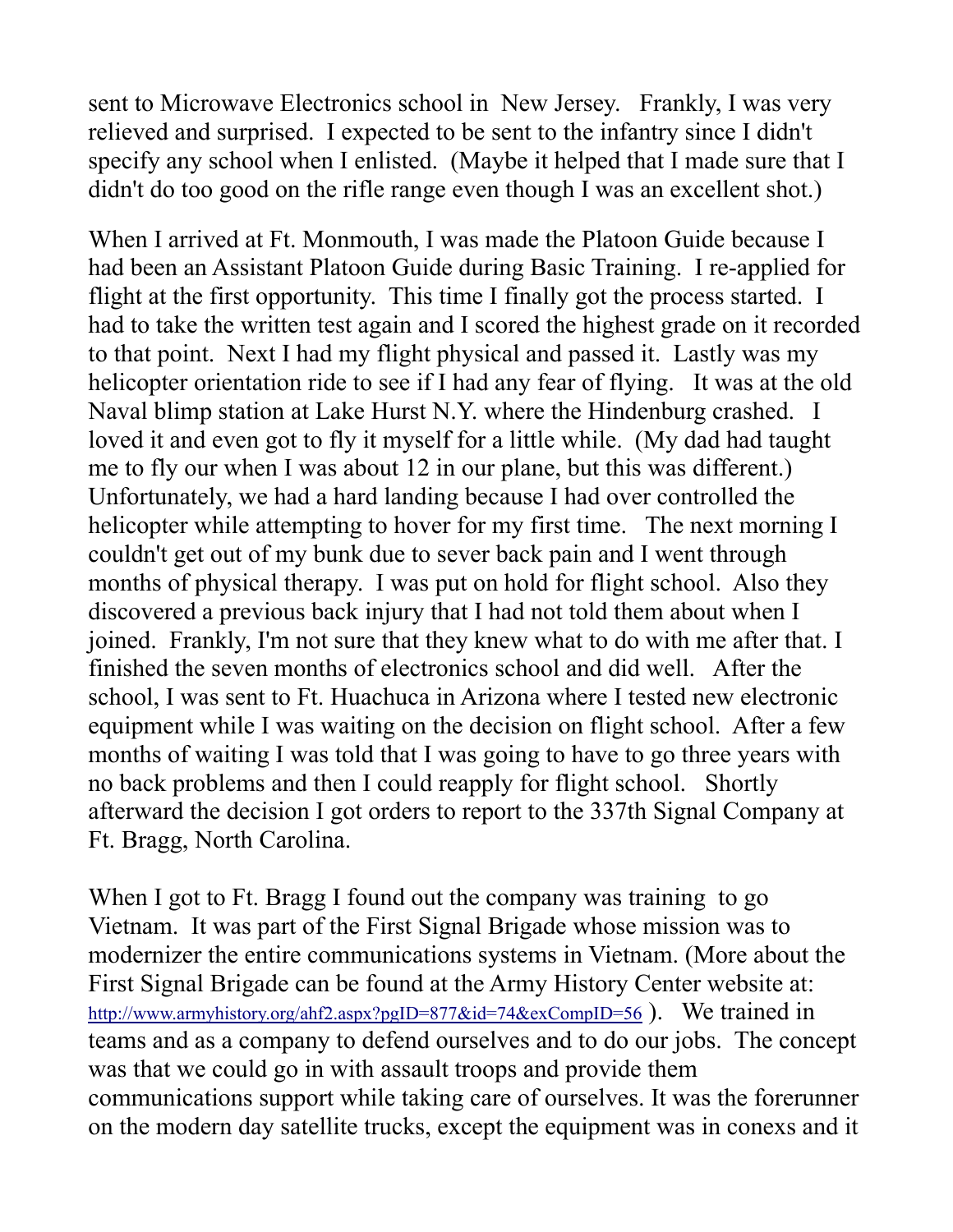was designed to be carried in by helicopters. In reality, we ended up setting up sites and stayed there. This time I was made an Acting Sargent because I had been the Platoon Guide at electronics school. ("Acting" meant I got the responsibility without the pay.) After months of training and lots of PT, it was finally time to ship out for Vietnam. An advance party had left a month earlier by freighter with our equipment and gear. That included refrigerators that our Company Commander (Capt. Tandy Barty from Caldwell, Texas and graduate of Texas A&M) had the foresight to have the officers purchase them privately. (It was his second tour and he knew what to take.) Just before we shipped out we exchanged our M-14 rifles and were issued M-16 rifles. We were one of the first units to have them at Ft. Bragg. We flew from North Carolina to Oakland, California and they took us by bus to the ship. (I think it was the USS Walker – an old troop WWII ship pulled out of moth balls.) We boarded the ship and we were told we would be shot if we tried to leave the ship. I sat there that night looking at the lights of San Francisco. The next morning we pulled slowly away from the dock as a band played.

### *Shipping Out*

It was 1967 and we were finally on way to Vietnam. The entire ship was filled with the  $1<sup>st</sup>$  Calvary except for our 337<sup>th</sup> Signal Company and a few Marines to guard and probably police us. Most of us were on the deck as the ship slowly pulled away from the dock as it started to sail under the Golden Gate Bridge. . It was very emotional to see the bridge behind you and the U.S. mainland starting to fade in the distance. Suddenly I heard people yelling "Stop Him! Stop Him!". It was a 1st Cavalry soldier running for the fantail of the ship and he was going to jump off the back of the ship and swim back to the U.S. shore. We heard he was locked in the brig for three days and did the same thing when they let him out. Most of time on ship was spent on gambling and I didn't gamble and there was not much else to do. I got so bored that I volunteered for KP to have something to do and even tried to read the entire Bible front to back since it seemed to be the only book available. (We were told not to bring any books so a smuggled in Playboy was like gold. One guy "rented" his.) Once when we were in the middle of the Pacific with no land in site, the Chaplin said, "If the ship sank, it would barely make a ripple on the ocean floor." Somehow I did not find that reassuring. We did stop at Okinawa for refueling and we were told that no one would be allowed to leave the ship. As soon as we got land in sight,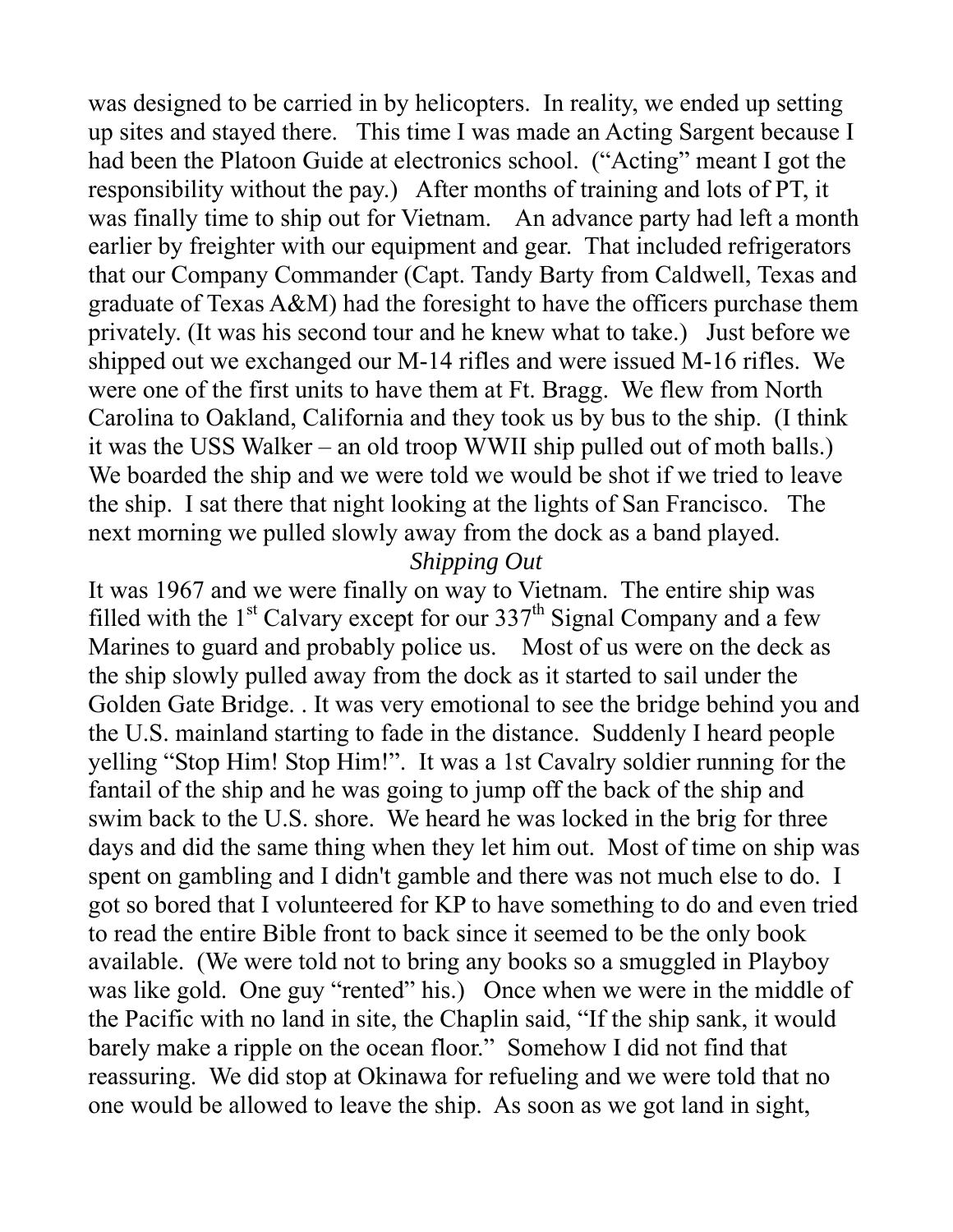some of the guys from the  $1<sup>st</sup>$  Calvary started jumping overboard to swim to shore. Soon we heard a commanding voice on the loud speakers ordering us not to jump off the ship, but that didn't stop them. They repeated the orders a few times without any success. The closer we got to land, the more that jumped. Finally they announced that arrangements had been made for buses to take us to the NCO club and to please stop jumping overboard. Also, we were to report back to the ship by 12:00 AM midnight or face charges. That was a wild night complete with barroom fights that looked like something out of old western movies. The next morning we sailed for Vietnam. About three days later, I noticed the sick call line went almost all the way around the deck of the ship. I was told it was guys who got VD in Okinawa.

The entire trip to Vietnam took 28 days and it was nightfall when we arrived at Da Nang's harbor. (We didn't complain about slow voyage because that counted as time-in-country off our tour.) We anchored offshore because it was too risky to sail at night past Marble Mountain that stood at the entrance to the harbor. If a VC rocket hit the ship it could cause a disaster. So as night fell, I sat on deck with other guys and watched the sky continually light up with flashes and flares and the sounds of loud explosions. Tomorrow I would be in Vietnam and I thought to myself that I needed more training for this. (We were too inexperienced to realize it was mostly out-going artillery and routine patrols.) The next morning we sailed into the harbor and I noticed some guys water-skiing behind a ski boat in the bay. We loaded in LST boats and landed on the beach. I was in one the first boats. When the front gate dropped down on boat, wondering what we were getting into. We did know that we hadn't been issued any ammunition. When I got out of the boat, I saw a woman with a push cart trying to sell us Coke-Cola's and a Shell oilfield tank farm to our right. We fell into formation and buses pulled up for us with wire over the windows. We asked what the wire was for and we were told it was to keep someone from throwing a grenade into the bus.

# *Da Nang*

We arrived at the 37th Signal Corps compound which became our headquarters. Our advance party had already gotten there and set up tents with wooden floors and bunks. My first order was to have my men dig trenches beside the tents so that we could jump in them in case of an attack.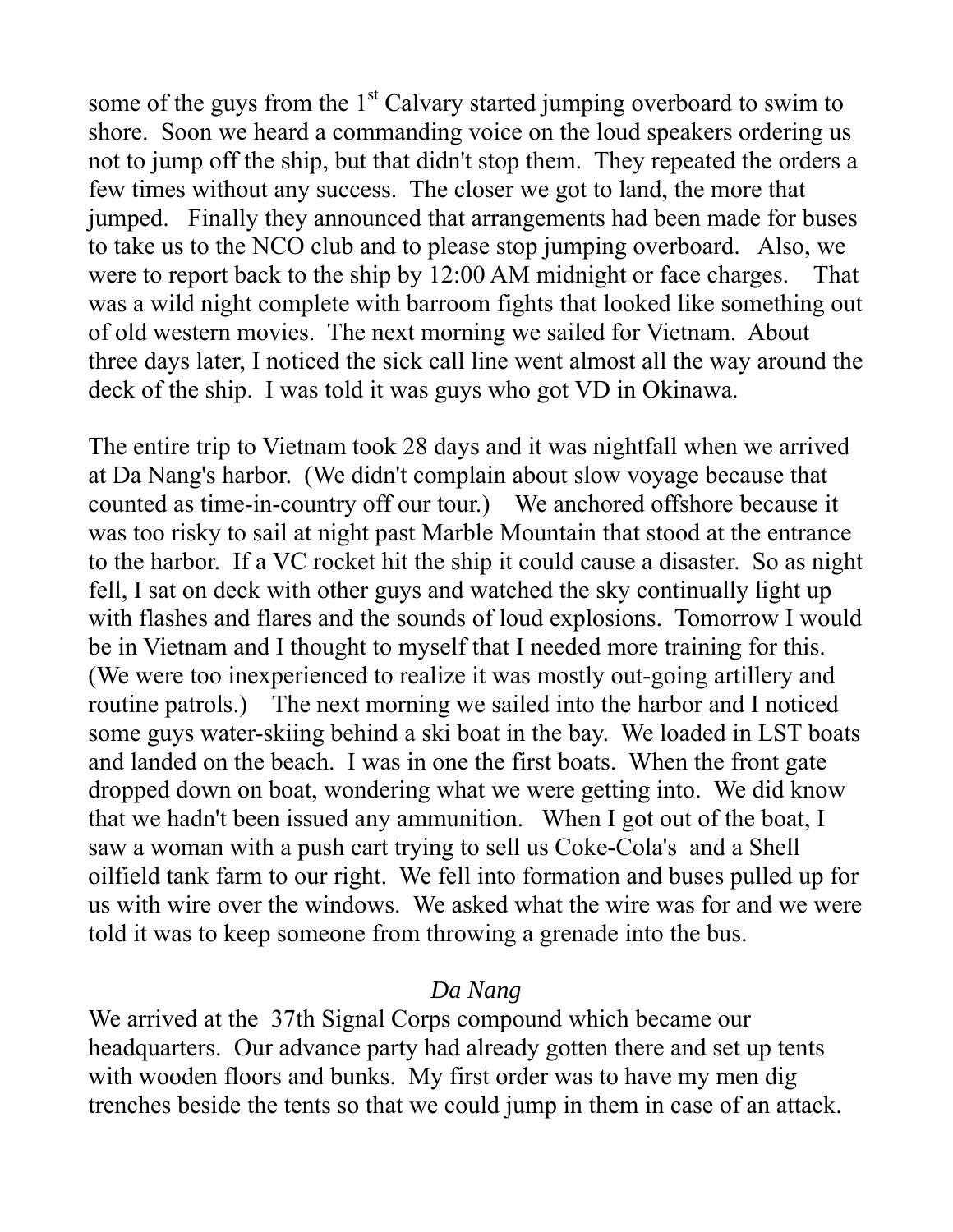By this time it was late in the day, and they did it halfheartedly at best and made little progress. That night I was sitting on top of a bunker talking with some guys. I was looking towards the airfield and and at the mountain behind it. I noticed a red streak of light shoot up in the sky from the top of the mountain and thought to myself – cool fireworks. It wasn't so cool when we realized that it was an incoming rocket. That night we experienced one of the worst rocket attacks every recorded at Da Nang. There were over 80 rockets and it lasted about three hours. We laid under our bunks as the rockets screamed in and exploded one at a time. Again we were too inexperienced to realize that their real targets were the F-4 fighter jets at the airfield next to us. But some of the rockets flew directly over us and one of them exploded in the ARVN compound next to us. We only had one casualty – a man ran into the center post of the tent and broke his nose. The next morning my men were digging the trenches without me even having to tell them to do it – they were properly motivated! That same week we had another rocket attack and I jumped in the closest bunker. It was filled with officers and high ranking NCO's. One senior Sargent's false teeth were chattering so much that he couldn't keep them in. The next morning I was assigned the task of driving him to the airport so that he could return to the States.

I spent the first part of my tour at Da Nang. Mostly, we built bunkers, dug trenches (that later filled up with water during the rains), and got the new communications system going in the I Corps (the northern most part of South Vietnam). I was very homesick at first and off-time was boring. I wasn't much of a drinker or a gambler and I had read every book and magazine in the camp that I could find. So I volunteered to teach English at a school in town. This way I could at least get off the base. I often wondered how my family and friends and girlfriend where seeing the same stars and moon I did, and how could my world could be so different now. It took about a week to get mail from home and another week to send one back, so if you asked someone a question, it took about two weeks to get an answer. I kept getting letters from home asking me about all the fighting at Da Nang. I wrote back that Da Nang was not under constant attack, in fact we rarely had any problems other than in-coming rockets. What was happening was the reporters were using Da Nang as a reference point in the news (for example, there was a firefight 20 miles southwest of Da Nang today.) We could use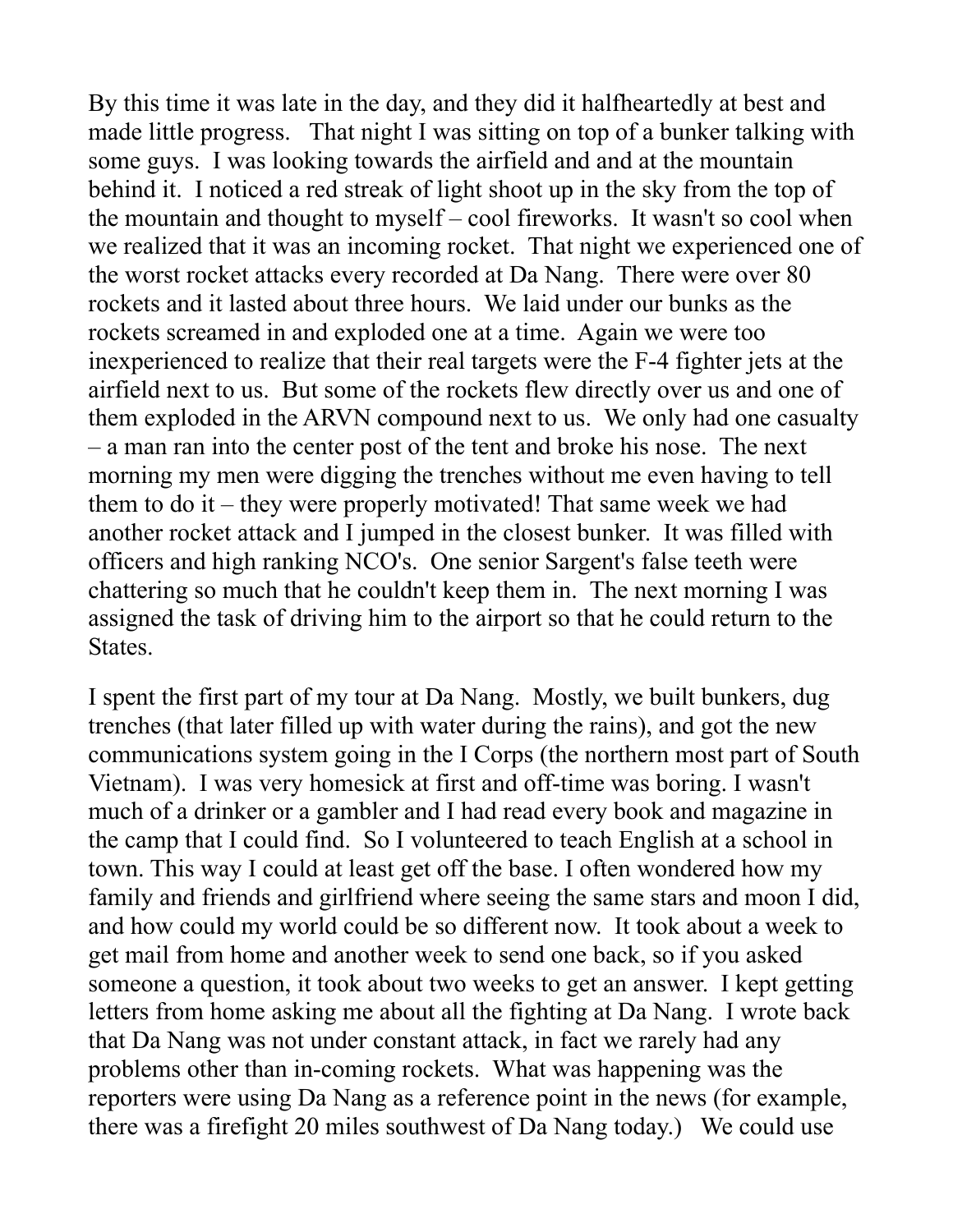the MARS overseas radio system to make a call home but it had to be scheduled and there was a lot involved in doing it, unless it was an emergency call. We took turns having latrine duty which consisted of lifting the back flap on the latrine, pulling out the 55 gal drum that had been cut in half with a hook, filling it with kerosene, and burning it. (I joked after I got back to the States when I was having a bad day at work that at least it was better than the day I was burning shit.)

Off time was frequently spent at our enlisted men/NCO club where we were allowed to wear civilian clothes. Sometimes there was a USO band and the favorite song was always "We Gotta Get Out of This Place" by The Animals or "The Green, Green Grass of Home". The bands were usually Filipino and they had trouble pronouncing "S's", so "I Left My Heart In San Francisco" came out interesting. The Da Nang compound had a large messhall and even a room we used as a movie theater. They showed films of TV shows. Our favorites were "The Wild, Wild West" and "Combat" (a TV show about WWII where you always knew who the enemy and the front-line was and the G.I.'s always won.) I found out that the Vietnamese didn't have any issues about using men's and woman's bathrooms the hard way. I was in the latrine standing at the urinal when some Vietnamese "mommasans" came it to clean it and use it. I almost pee'd all over myself trying to zip up my pants. One of my big "treats" was to walk to the PX, look around, get an ice cold Coke and walk back. It was like a big discount store. It had shiny floors and even had a jewelry department. I bought a wedding ring there for the girl I left behind in hopes she would be there when I got home. One day the PX got in some oscillating fans and I bought one and put it beside my bunk – life was good. We paid the local women to do our laundry. They had a little house just outside of our gate and they did laundry the old fashion way – with a washboard in a washtub. A month or two after we got settled in Da Nang, I was sent to a school in Na Trang for the newest technology - Tropospheric Scatter equipment ("Tropo" for short). This new equipment was much more powerful and it was solid-state instead of the old tube technology that we trained on in the States. Na Trang was a beautiful old French city (much like New Orleans) and it had a good NCO club there too that got bombed occasional, but that didn't stop us from enjoying it.

One day I was surprised when I leaned that my dad was coming to see me.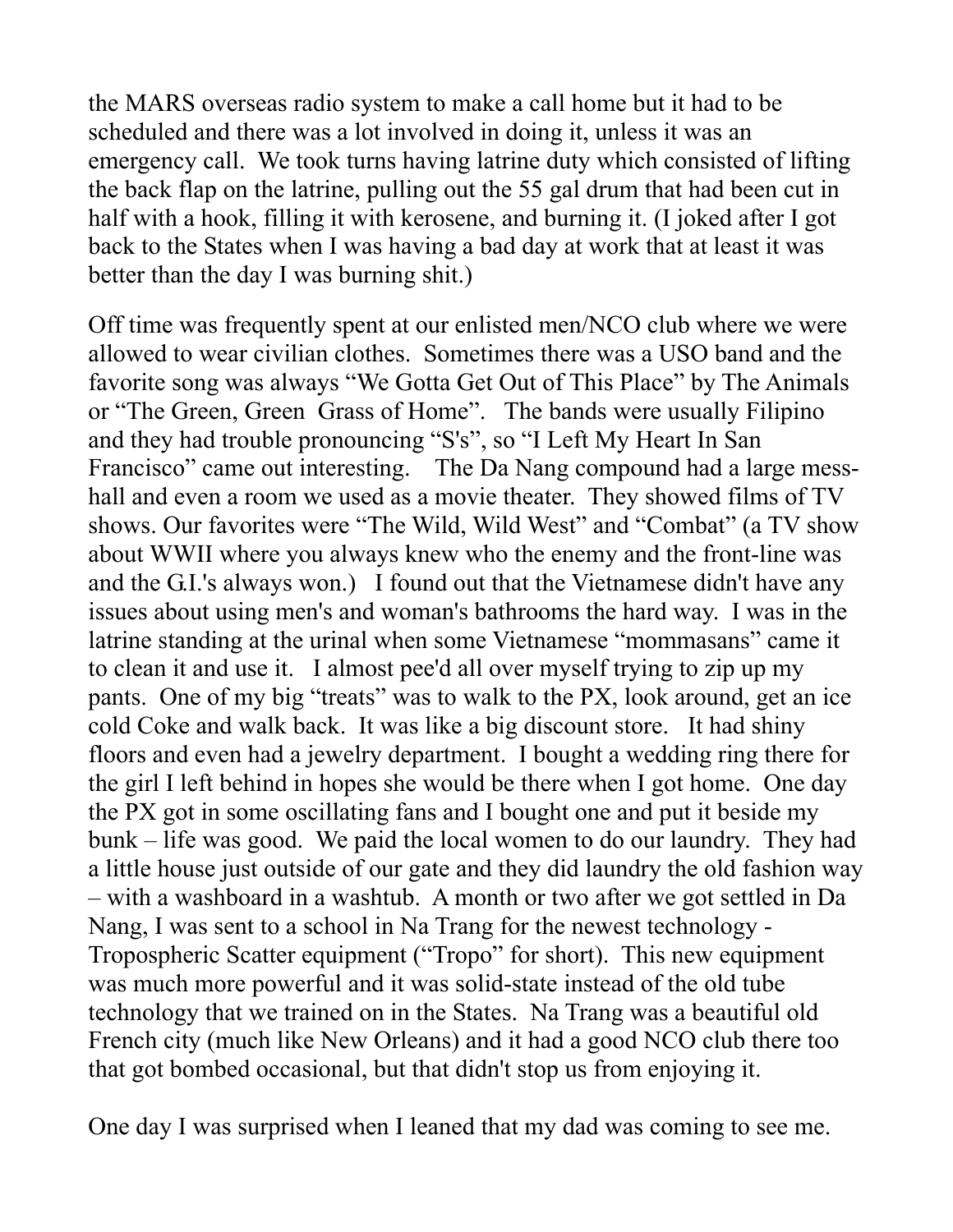He and President Lyndon Johnson were old friends from Texas politics. Somehow the President somehow knew I was in Viet Nam (perhaps Dad had told him) and convinced him to go on a private mission, if he could get to spend some time with me. When Dad got to Saigon he had the Assistant Ambassador requested that I be sent to his residence in Saigon. Dad and Senator John Tower from Texas were there when I arrived. It was wonderful to see him and I liked Sen. Tower because he was still an enlisted man in the Navel Reverse. The ambassador's residence was unbelievably nice and plush with servants. Besides seeing my dad, my favorite thing was it had unlimited supply of hot water in the shower. While I was there I got to attend a cocktail party with Dad and Senator Tower. I met and visited with General Creighton Abrams who was just coming in-county to become deputy to General Westmoreland. He asked me if I knew why we were there. I told him that I thought I did when we got here, but I wasn't sure anymore. There was a Lt. Colonel at the party who was an aid to the General Abrams and he was trying to figure out why a low ranking enlisted man was at the party as a guest, much less visiting with the General. I finally talked with him before he called the MP's. After my two day visit I flew back to Da Nang in an Admiral's personal Lear jet and it was a great ride – much better than the C-130 I rode to Saigon. I never let the guys in my unit know about all this because it would have been nothing but trouble for me, especially if the VC found out. Only my CO knew to my knowledge.

## *The Tet Offensive of 1968*

On New Year's eve of 1968, I had the "swing shift" monitoring the communications equipment. Most of the guys had already drank too much by the time I got off and it was no fun to be around them. I could either catch up with them or go back to my tent. I went back to my tent and went to sleep. Suddenly I was awaken by machine gun fire. I looked out of the tent at the sky and it was filled with tracers. There was one other guy in the tent. I told him to grab the ammo box and I grabbed the M-60 that stayed under my bunk. We crawled on the ground out to the perimeter while the tracers were still flying through the air. When we got there, I saw the company commander standing there in his bathrobe with some others. We learned that the Marines were having an unauthorized "New Years celebration" by firing their weapons into the air including M-60's mounted on jeeps while driving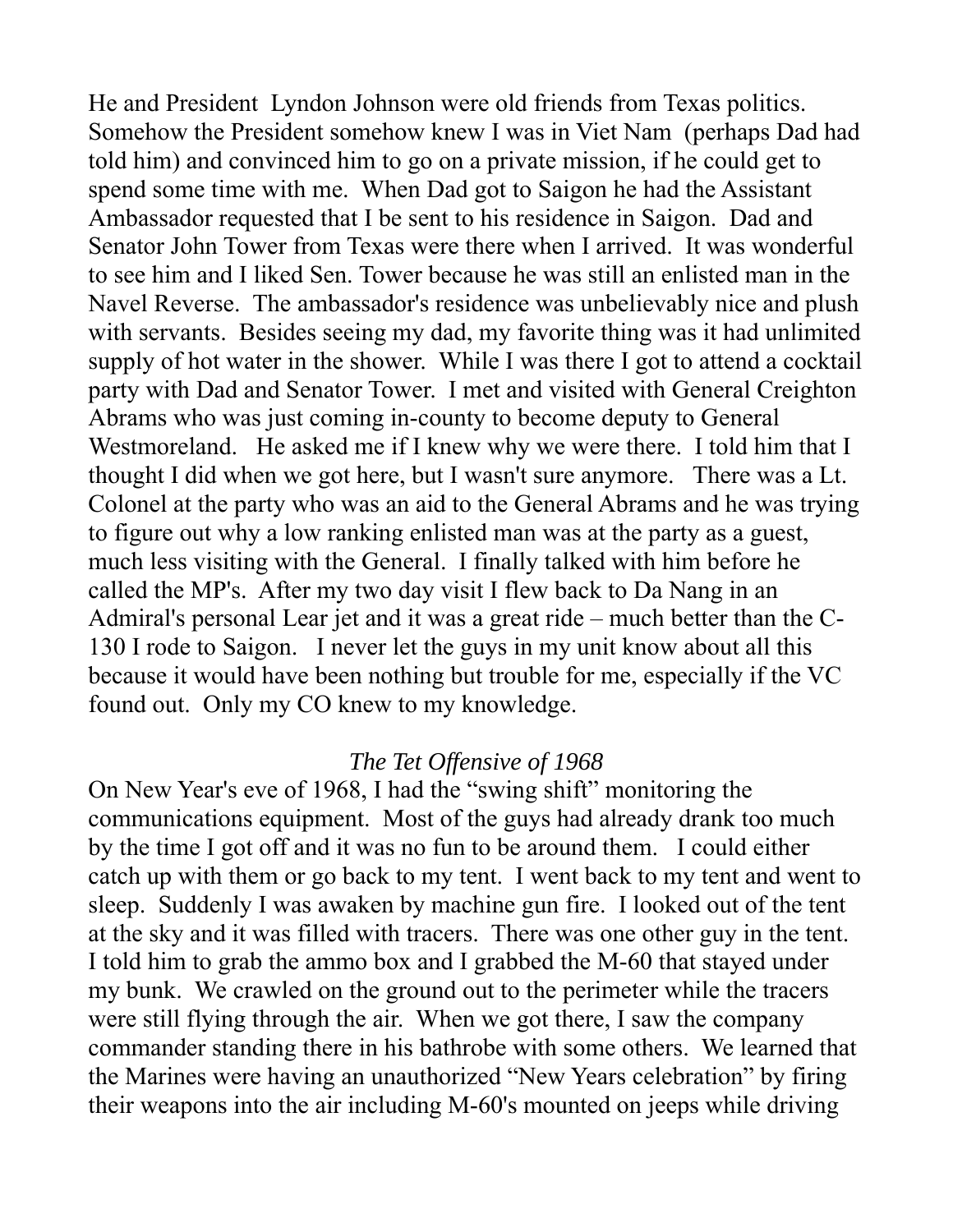around town. Fortunately for me, my CO believed my story that I thought we were actually under attack.

About two months later the same happened again. When the guys tried to get me up, I told them that no way was I going to make a fool out of myself and fall for this one again - I knew this was the Vietnamese New Year (Tet). Suddenly I realized that they were telling the truth– we were under attack! I think it might have been the rocket that convinced me or the round that flew through the tent. This was the beginning of the Tet Offensive of 1968! I spent the next three days in a bunker with my M-60 machine gun. On our second and third nights on guard without any sleep, the Medics gave us some pills to keep us awake. I never fired my machine gun because I never saw anything to shoot at in range. I did see some VC running across a field in a distance with some of our guys right behind them in pursuit.

Shortly after Tet I was transferred to the  $513<sup>th</sup>$  Signal Detachment in Hue. Our site in Hue had been surrounded by thousands of NVA and VC and pinned down by a sniper as the North Vietnamese overran the city. But they held out and kept the communications on-the-air. Now it was time for some replacements and I was one of them. The timing was good because just before Tet my job as a volunteer English teacher had been canceled because some other volunteers had been killed on their way to the school. We were told that the VC had our pictures. So I sold my fan to another guy and packed up.

#### *Hue*

I flew to Phi Bai because the Hue airfield had been destroyed during Tet. My new Sergeant from the site picked me up in a  $\frac{3}{4}$  ton truck. He told me to keep my M-16 loaded and ready because there could be snipers on the road to Hue. As we drove into Hue on Highway One I noticed a large white European style Catholic church with a high steeple to my left. I thought to myself, how can they be Christians and shoot at us? To my right I could see the communications towers from our site rising up to the sky. The Sergeant told me that I had picked a great time to get there because they were expecting some action that night - he was right! During the firefight and mortar attack I started to throw up. The guys in the bunker threw me out and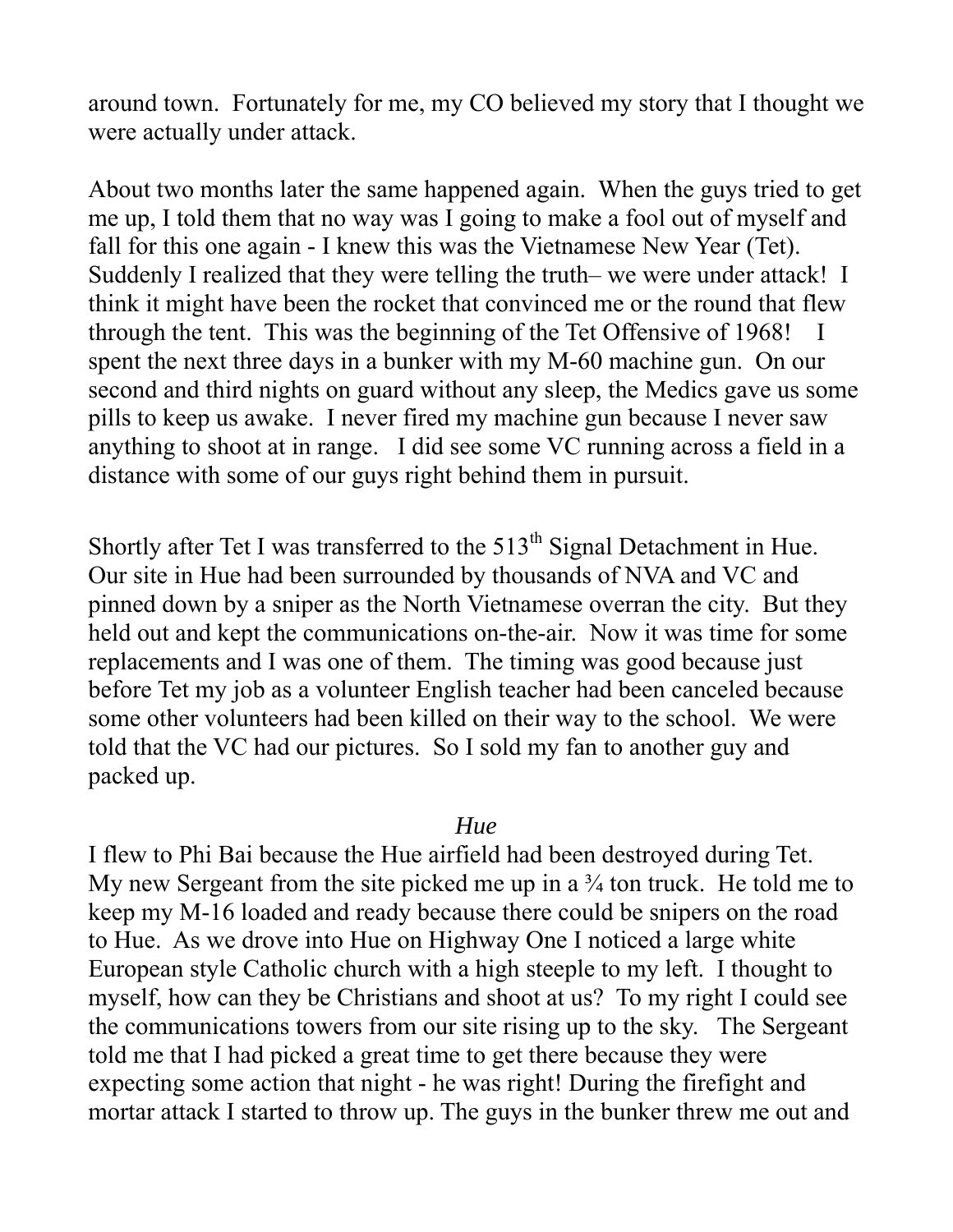said you're not going to mess our place up. (We were living in the bunkers.) I spent the duration of the attack laying on the ground outside the bunker. That was my first night of many mortar attacks and the last time I threw up.

Hue site was the communications link to Da Nang for everything north up to DMZ. Also, it was the link to the besieged Khe Sanh where our 544<sup>th</sup> Signal detachment stationed. Those communication provided airstrikes and everything to the rest of the world. It was critical that we stayed on the air – people's lives literally depended on it. I remember the site having 28 men on it, but I've read another account that says there were 22. The site was comprised of our microwave signal team, some other guys who trained at Fort Gordon on UHF signal, a specialist in diesel generators and a small infantry detachment (maybe that's four extra men). I quickly learned the site was run by the senior NCO. He was a career soldier (we called them "life'rs"). The Army assigned a young OCS Infantry Second Lieutenant to us. Unfortunately he had no training or previous experience in electronics or communications, but he did have to sign for the equipment and other things. (The Army was very short on officers with our training as were the other services.) Fortunately the new solid-state equipment was practically trouble free and required little maintenance. Usually all we had to do with it was to keep it cool, dust free, and dry.

Hue was filled with bicycles and the wealthy Vietnamese had Honda scooters. Often you would see a whole family with mom, dad, and children all riding on one scooter. Cars were very rare. The older men and women often had black teeth from the beetle-nut roots they chewed to mute the pain having dental problems. They had a way of squatting and sitting on their heels while they talk to each other or rested. Even the elderly men and woman could do it. Also they openly smoked pot and thought nothing of it. If they liked something you did, they would said, "G.I. number one". If they didn't they said, "G.I. number ten". Often, the pungent smell of Vietnamese Nước mắm sauce drifted into our site during the day and early evening as they were cooking. It smelled like rotting fish to me. At dusk the sweet scent of incense would fill the air as the locals offered their prayers to Buddha. Mass graves were beginning to be found from when Hue had been over-run. One morning I woke to find a dog we had adopted chewing on a human skull. One of the guys from one of the other teams put it on a stick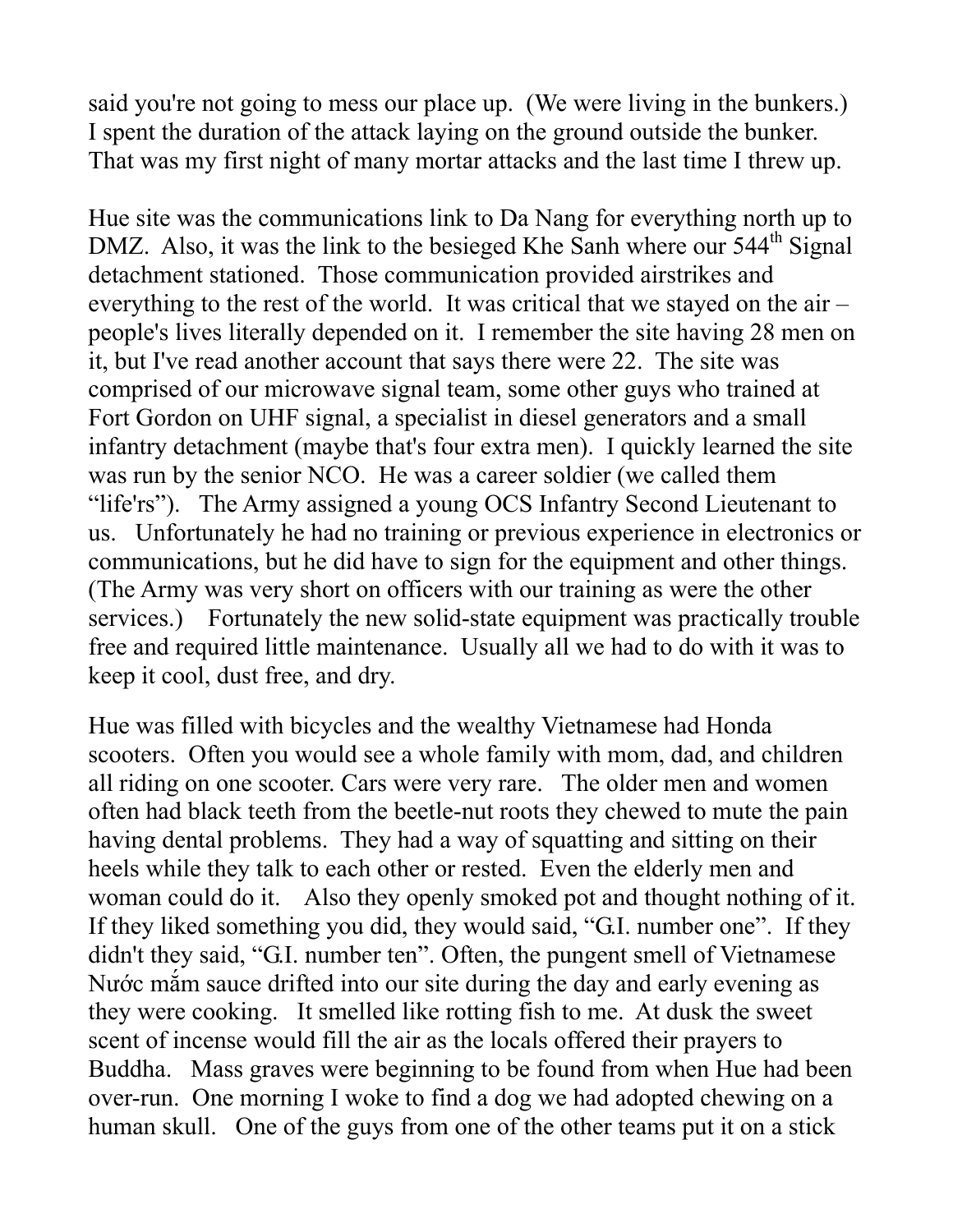on top of the bunker at our main entrance, but I made him take it down after I saw how the Vietnamese walking by looked at it. (This brings tears to my eyes now writing about it – somehow we lost part of our humanity, but I promised to tell the real story.) This particular soldier prided himself with being the "Meanest SOB in the Valley". There were lots of rumors about terrible things he had done including raping a young girl, running down a old man with the truck, and burning down the nearby village. If I had been able to confirm any of them, I would have brought him up on charges. I think he would have killed me if he ever found a way to get away with it.

#### *Daily Life*

On a typical day we would clean-up, eat breakfast and start to work. It was hot and we usually didn't wear shirts. We only wore our steel helmets and "combat gear" when we were getting hit or when we were on alert. I bought some "VC sandals" at the local market and wore them around the site and got rid of my athletes' foot. (They were sandals made from car tires.) Also, most of us bought broad-rimmed hats and didn't use our Army issue baseball caps. It was the closest thing I could find to a cowboy hat was an "Aussie" style hat. (Later the Army would issue the "boonie" hat to help with this problem). We had pocket transistor radios and would listen to the rock'n roll and news from the U.S. on Armed Forces Radio. Most of our day was spent rebuilding damaged bunkers, perimeter walls, and going to get water, unless it was our turn to monitor the communications equipment. Sometimes we got VC prisoners from the nearby prison and had them do the hard labor. They were no trouble to guard because the last thing most of them wanted to do was escape. Later, we hired "Papasan" out of our own pockets to help us with the sandbags and he was great at building bunkers and walls. He was in his fifties or sixties and he could out work most of us. He said he had been a Major in the Vietnamese Army against the French (for all we knew he could have been a VC General now). We got our water by trucking it from the Perfume River. We hooked up the "water-buffalo" (a big water tank on a trailer) behind our truck and went to the river and filled it up from the downspout. Then we threw a bunch of water-purification tablets in it, but the water still smelled and tasted terrible. So we drank a lot of soft drinks and beer during the day. Also we thought anything canned in the U.S. was safer. On one water run, I was riding guard in the back of the truck when I spotted a Vietnamese man running up onto the road behind us with a rifle. He was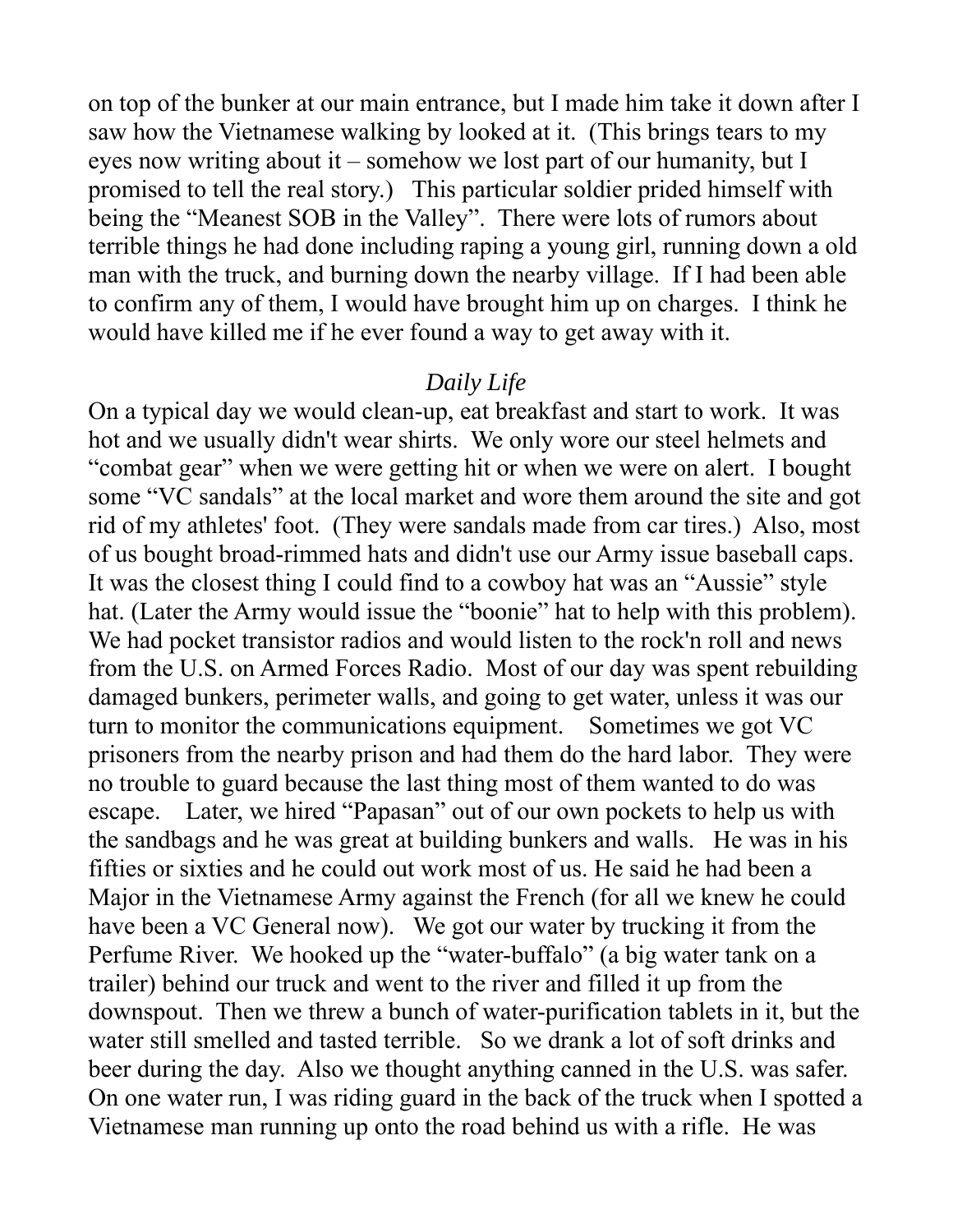wearing the VC "black pajamas" but lots of the locals wore the same thing, including the local Vietnamese militia that called "The P.F.'s" (South Vietnamese Popular Force). I was pretty sure I knew what he was up to so I jumped off the truck and ran at him. I was right - he offered to sell a North Vietnamese SKS rifle to me for \$80.00. I shook my head and got back on the waiting truck. One thing I learned was that the Vietnamese were very always trying to make a buck off the Americans.

We ate the nearby MACV compound (Military Assistance Command Vietnam, see link [http://www.cc.gatech.edu/~tpilsch/AirOps/hue-compound.html](http://www.cc.gatech.edu/%7Etpilsch/AirOps/hue-compound.html) .) It welcomed all Americans. There were lots of Special Forces guys there and lots of "civilians" like the CIA guys, Radio Free America and other special teams. We walked there for meals because they had a great chow hall with steaks and cold milk. It was better than opening "C" rations of lima beans and ham at our compound. It was only about a mile away and we went in groups with loaded weapons. (We never left our compound without being armed even during the day.) MACV had a post office, liquor store, and a bar. Once they even had a Filipino stripper. None of us wanted to miss that. It had a chapel too but I was never in it. It was not that I didn't pray, I just didn't need to be in the chapel to do it.

Each morning we would clean up and shave. If we took a shower, we usually did it at night to cool off. We built a shower by putting a 55 gallon drum on a wooden tower and installing a facet on the bottom of it. Of course we had to climb up the ladder and fill it up too. (Later we swapped out something and got a kerosene heater for it too.) Electricity was no problem because we had plenty of excess capacity from our twin diesel 40KW generator so keeping things cold was no problem because we had brought those refrigerators from the States. We went in pairs to get haircuts at the local market and many other things. One person held a loaded M-16 with the other person was getting his hair cut by a Vietnamese with a straight-razor. We kept our hair very short because of the heat and some guys even shaved their heads. About once a month we would pool our money together and send our "Deuce and half" 2-1/2 truck to join one of the coveys to Da Nang to buy cases of beer and soft drinks and get other important things like toilet paper (the Army furnished that). We had to always be on the lookout for snakes, even inside of the site. One of the most feared snakes was called the Bamboo Viper. It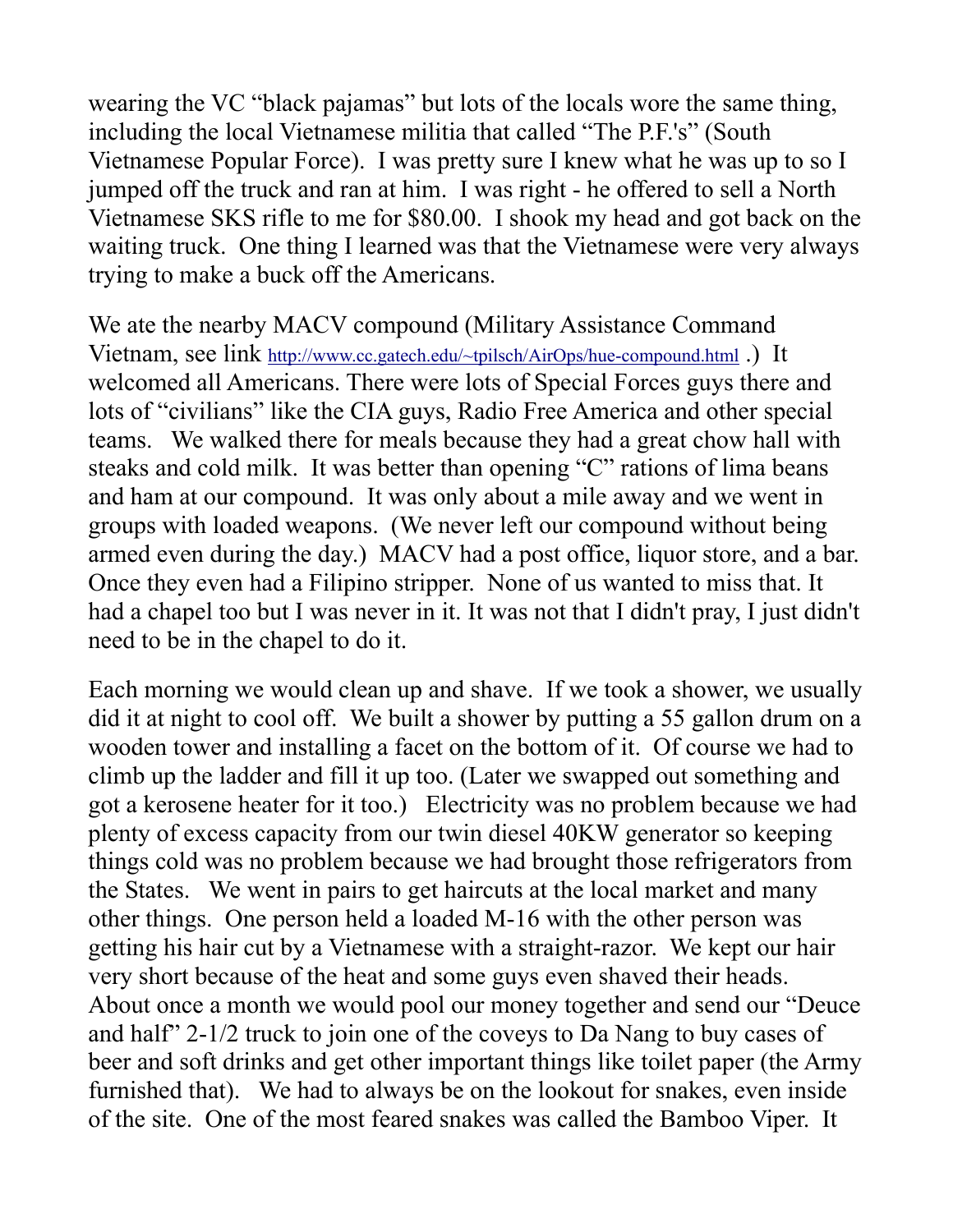looked like a common green American garter snake an it was what we called a "two-stepper" because that's how far you got after it bit you. I saw one of our guys empty a whole clip from his M-16 trying to hit one almost between his legs. We also had cobras. One of the guys from Kentucky said he saw one raise its head outside the perimeter when he was on guard duty. He took a shot at it and missed. He couldn't sleep for a few nights because he was raised with a believing that a snake would come after you if you shot at it and missed. Everyday basic medical care was very limited. We had quinine tables that we were supposed to take daily to prevent malaria. One guy didn't and he got it. I've never seen such a high fever in my life the night he came down with it. We drove him to MAVC in the jeep in middle of the night and he was shipped to Da Nang. Once I had a bad cough and I didn't want to go to Da Nang for sick call so I called the medics there and asked that some cough medicine be sent up to me. The medic said he would do it, but it was mostly alcohol so I could get something up there. So I bought a bottle of Scotch at MAVC.

During the night we had free time. I usually was working the swing shift from 14:00 to 22:00 was my favorite shift to monitor the communications equipment. (We monitored it 24 hours a day, 7 days a week regardless of what was happening). I liked that shift for the following reasons. First, the conex housing the microwave equipment was air-conditioned and that got me out of the heat during the hottest part of the day. Second, I could use our internal communications network catch-up with the guys on the other sites. Third, I had signed up for a correspondence course and I could work on it. Lastly, I wasn't much of a hard-liquor drinker and I didn't smoke pot. At night most of the guys sat around and told stories. The drinkers sat on the old shot-up jeep in the front of the compound and the pot smokers sat in a circle in the back of the site. Since I wasn't the ranking officer or NCO, I didn't say much about the pot. (In fact for the first time, I wasn't even an acting Sergeant – just a Spec 4.) Each night the same stories about what they were going to do when they got home (or got back to "the world" as we called it) and the stories of great past sexual escapades were told. After a while I had heard them all.

Prostitution was open in Hue. Often we hung out a Vietnamese bar/brothel on Highway One close to our site. The woman would ask, "G.I. want boom,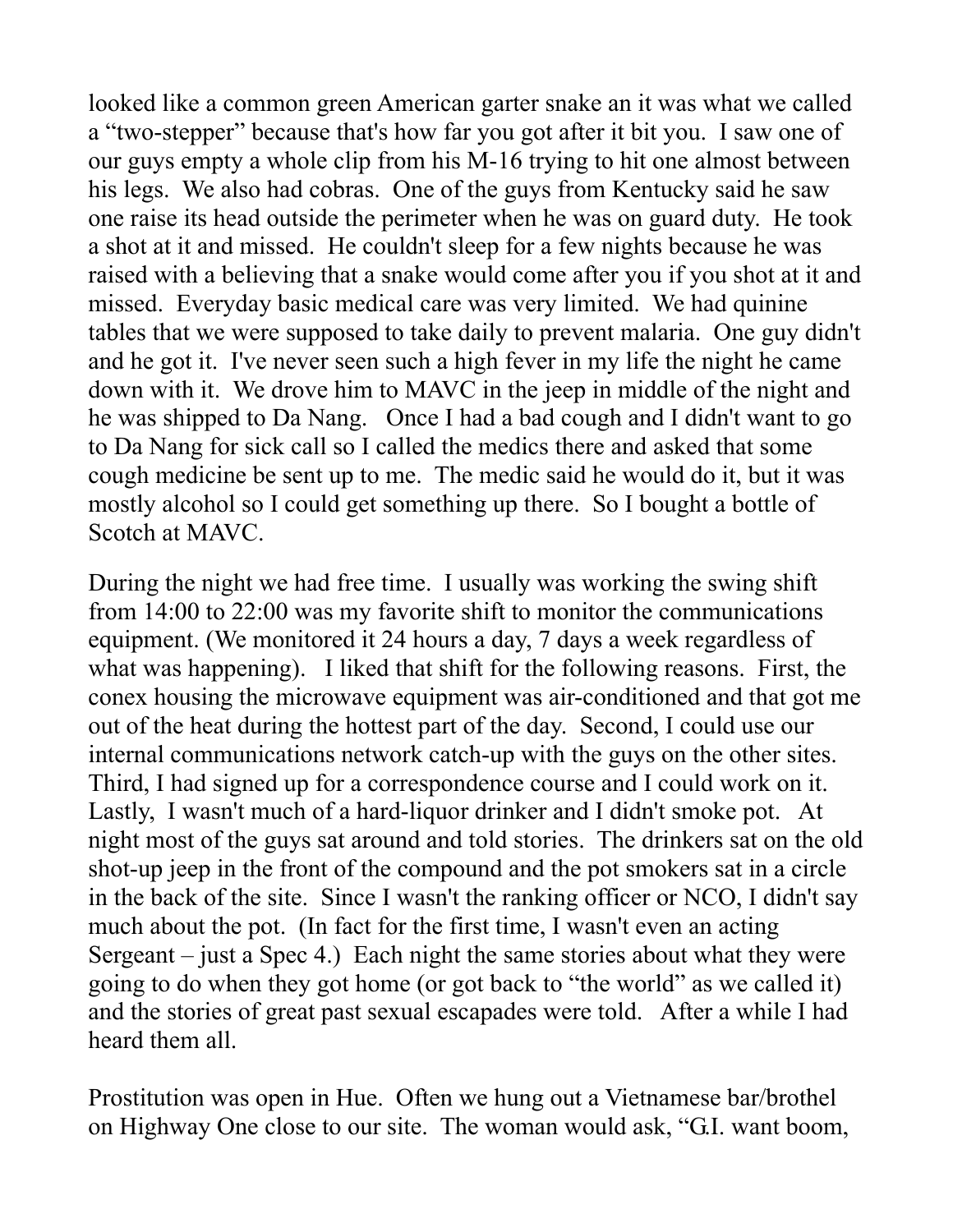boom? Although tempting at first, it wasn't very appealing after you watched them go to the back rooms with soldier after soldier. I got less judgmental about prostitution as I learned that they were just trying support themselves and often their families too. Sometimes the woman who owned the place would tell us - "GI go home". We knew that she knew something and we promptly left. Once I asked an old Vietnamese woman who worked there who she wanted to win the war. She said that she just wanted it be over, both of her sons and most of her family were dead now.

Perhaps the closed I came to getting killed was when I was the "new guy" wanted to fit in. One night my Sergeant said "let go to the cafe on Highway One and get them fix us some french-fries. Soon, the three of us were sitting at a sidewalk table late at night eating our french-fries and drinking beer. Suddenly we noticed a formation of Vietnamese soldiers marching down the street towards us. As they passed us, my Sergeant said, "Smile at them and wave", so I did. After they were gone, he said, "Let's get the hell out of here – those were NVA!". He got me in trouble a second time when he decided that it would be great to go to the "Cherry Street Bar" late at night. We walked into a South Vietnamese ambush. He realized what was happening and he started shouting every four-letter word he knew. Suddenly soldiers started coming out of the dark from every direction. He told me that if I ever found myself in a similar situation, to start cussing because no one could cuss like an American. I didn't join him on anymore of his adventures.

I finally made Sergeant with full pay on July 21, 1968. I've never been able to save as much money as I did while I there. The military was providing my "room and board" and most of my expenses. About all there was to spend money on was laundry, soft drinks, booze, and cigarettes. Most of us smoked even though the Army warned us it could be bad for our health. Often we took turns going to our headquarters at Da Nang to "get parts to take a break. There we could get a good shower, go to the PX and the club. Also we could go on sick-call or see a dentist. During one of my trips to Da Nang a fight broke out at the club between the blacks and the whites. That was the first time and only time I ever saw a fight based on race while I was in Vietnam. I didn't understand why until I learned the next day that someone had just killed Dr. Martin Luther King back in the States. That same trip I met with our Chaplin in Da Nang and told him how much it would improve my men's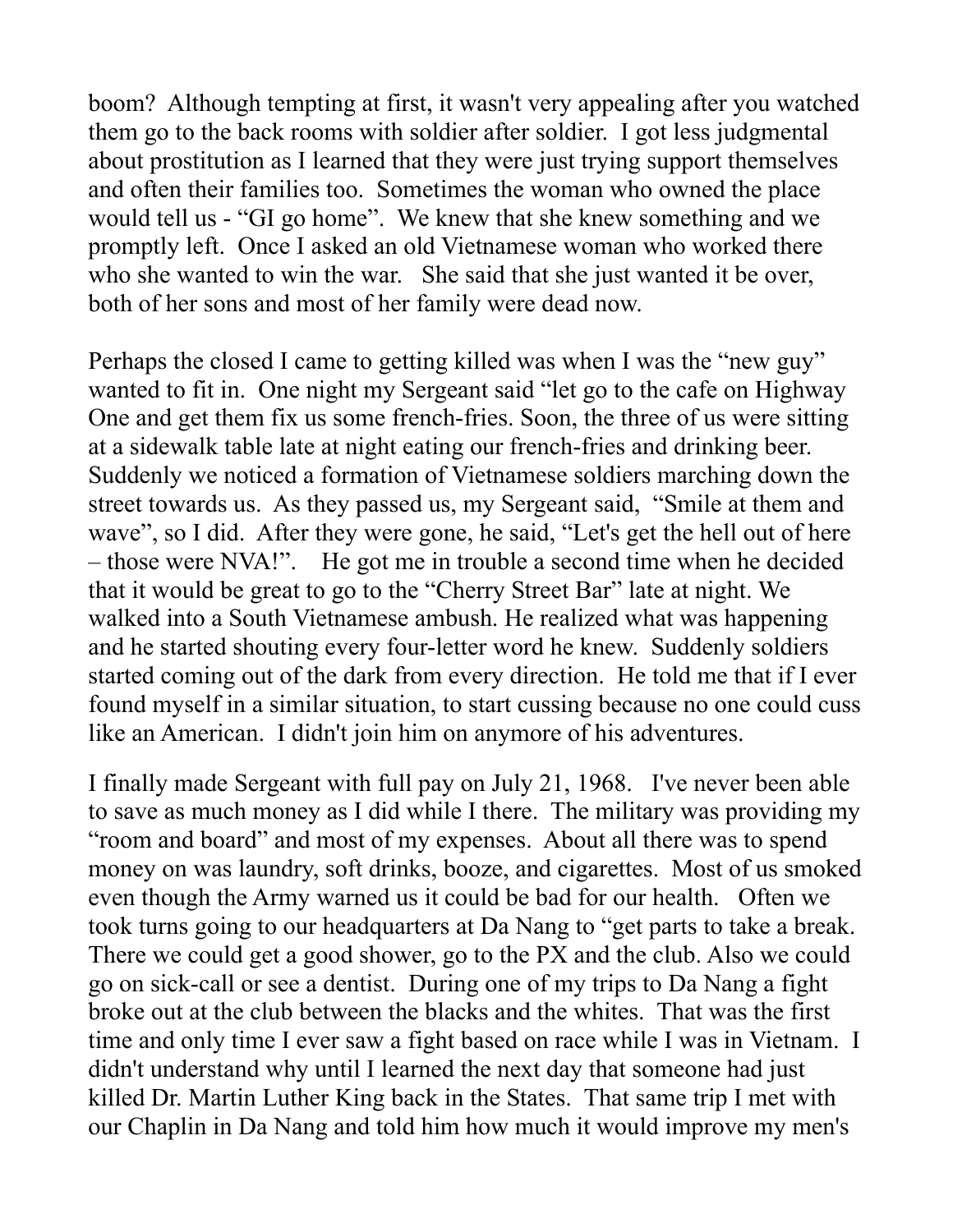moral if the Army would rent the house across from our site in Hue for us to live in. I had leaned that if you wanted to get something done in the Army, talk to the Chaplin. So we moved our living quarters across the street and only used the bunker when we needed them.

We got hit by a typhoon while I was there and Hue was a coastal city. Fortunately our site was not directly on the beach. During the storm one of the antennas started shaking too much on the top of the tower. It had to be secured even though we were in the middle of the storm. (I had a antenna fall off a tower during training back in the States and I wasn't going to let that happen again.) I asked for volunteers and I didn't get any. So remembering that I wouldn't ask my men to do anything that I wouldn't do, I went up. I had climbed this tower many times, it was tougher than I thought it would be in the high winds and driving rain. The whole tower was swaying and very slick. When I got to the top I hooked up my safety equipment an leaned out to secure the antenna's yoke to the tower. I was blown off the tower three times before I was finally able to do it. My safety equipment caught me each time. (Maybe that's why I'm scared of heights now.) Also, it flooded but we never went off the air because we built sandbag dams around the equipment. People were counting on us and often their lives depended on us.

# *Enemy Action*

We could usually see some type action from our compound every night but we didn't hit the alarm unless it was within about 1000 yards or a direct attack on us. Otherwise we wouldn't get much sleep. The night was always filled with illumination flares drifting down on their parachutes, occasionally punctuated by various colors of signal flares shooting up into the sky. Sometimes we would go weeks without an attack, but when it happened, it usually was between 2:00 and 4:00 in the morning - especially on a cloudy or rainy nights. (It was harder for us to get air cover and the VC knew it) After an attack we would have to stay up the rest of the night to make sure it was clear and then do our regular duties during the day. Sometimes the VC would lob in a few mortar rounds around 2:00 A.M. a few nights in a row to keep us up and wear us down before hitting us. During an attack my training and experience usually took over, but after it was over I would sometimes sit down and just shake. During one attack we heard something coming at our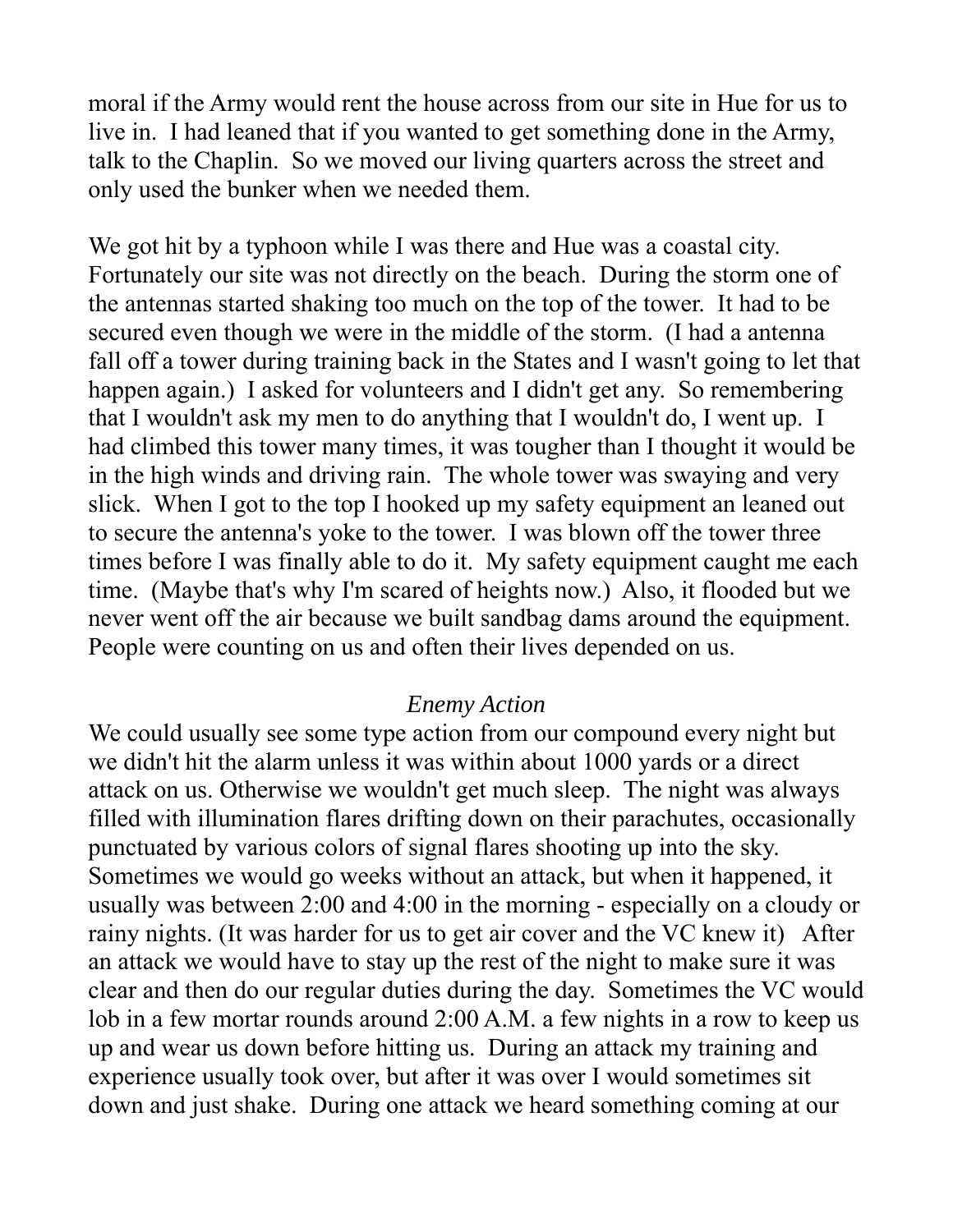bunker through the rice paddle. I was concerned that it might be a "sapper" sneaking up on the bunker to throw a satchel-charge in through the window. I knew the M-60 enough to get him. I probably should have ordered someone else to go get him, but I went out with a pistol to get him. I knew everyone's life in that bunker depended on me. I was very relieved when it turned out to be a dog and I always took a M-16 from that point on.

Rarely did we have any problems during the day. But once about 10:00 in the morning we were told by MACV's intelligence that we were surrounded by 5,000 troops and that we were going to be overrun in at noon. We followed procedure and rigged explosives to the communications equipment and asked to be lifted out by helicopter. We were told that they couldn't get us out due to bad weather conditions (I've recently learned that the Army helicopter pilots didn't get much instrument flying training; consequently, most of them were not rated to fly with low or no visibility). We asked about putting machine guns on the sides of our 2-1/2 ton truck and trying to make a run for it. We were told not to try it because we could never make it. Now it didn't too look good for us and I was all for it. We hoped that the F-4 Phantom jets could bring some Napalm in to help protect us. I had struggled with the use of Napalm because I had seen some its victims earlier in my tour. (We called them "crispy critters" perhaps to minimize their horrific appearance). Now I was all for it. Some of the men had been on the site during Tet and they told us what had happened to the soldiers who surrendered during Tet. We heard stories about soldiers being captured and marched to Hanoi to become prisoners for the duration of the war. Also, we remembered the mass graves after Tet. Facing those realities, we temporally abandon military procedures and simply took a vote on whether to surrender or not. The vote was unanimous to fight to the end. So we put up our Texas flag and prepared to go down fighting. As noon approached, I saw a few guys break into tears and a few got angry, but most of us just sat at our positions in silence. Thankfully, nothing happened and we never saw anything. Apparently they didn't want us and went around us. So we went back to our daily activities of filling sandbags and repairing bunkers and always keeping the communications system running. Such was life in Viet Nam.

I spent the remainder of my tour in Hue. When I first got there it was mostly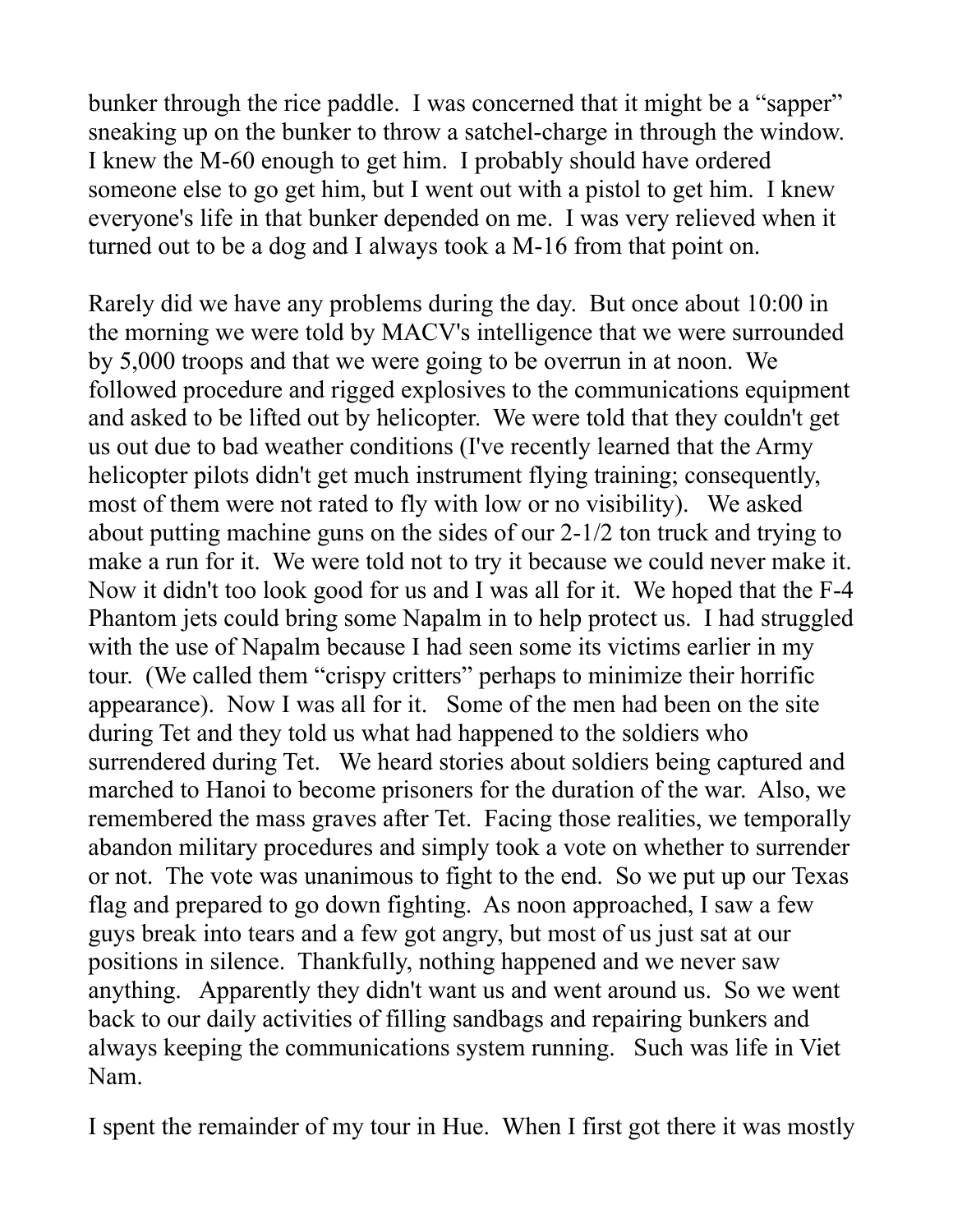just our Signal Detachment and the Marines and the personal at the MACV compound. Then the Army built Camp Eagle south of us and brought an MP detachment to Hue from Na Trang. We didn't get along very well with the MP's. They were "green" and inexperienced and they were driving us nuts. Many of my men had been complaining to me about them. For instance the MP's wanted us to always walk the route to MACV during the day and night. We knew that was asking for trouble and could get us killed. One night we could see that the MP compound was getting hit for the first time, so our alarm was sounded and we went on alert too. Much to our surprise two of our guys came in the main gate of our compound. (No one was supposed to be outside the perimeter after midnight.) They were drunk and laughing. They told us that they had decided to go over to the MP's compound and give them some "experience" – they had been shooting over their heads! Thank God and the luck of fools that no one was hurt. You should have heard the MP's telling us about their firefight the next morning. I told our guys never to tell anyone and this writing is the first time that this had been told. This could have caused a lot of trouble like investigations, court-martials and other things we didn't need.

I was the ranking NCO in charge of the communications for a while after our Staff Sergeant was transferred back to Da Nang. He had been through Tet in Hue and his nerves had gotten to him. I continued in that position until I had an incident at the MACV compound with the new Lt. Colonel who was fresh out of the States. He issued an order that all military personal had to be wearing regulation uniforms to enter his compound. We were not aware of this new requirement. So when I took my men for lunch at MAVC, I was surprised when the guard at the gate told me that he couldn't allow us to enter. Only one of us was wearing a regulation baseball hat. So I solved the problem by having one man go through the gate wearing the hat and then throw it over the fence to the next guy. The guard at the gate thought this was funny, but the new Lt. Colonel happen to drove up in his jeep. He did not find it so amusing. He asked me "what in the hell we were doing? " I stepped forward and I replied that I was trying to feed my men. Then he asked me "If I thought he was a God -damned idiot". I replied that "I had just met him and didn't know him yet." He got so angry at me that he had trouble writing down my name on his pad. I decided it was a good time to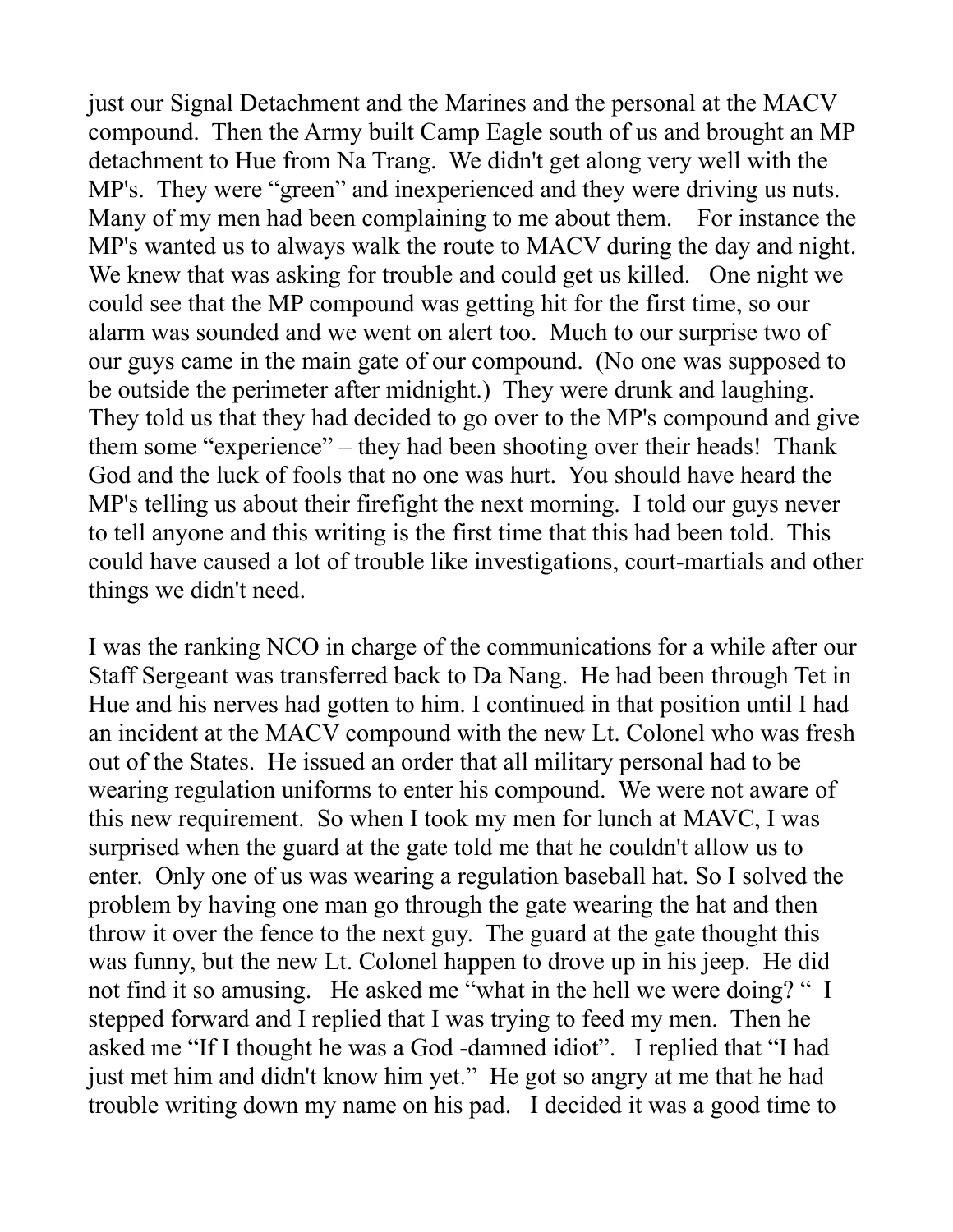go to Da Nang to "get some much needed parts" while he cooled off. When I got to the Phu Bai airport, I told them that I needed to next available flight. They said a C-130 was preparing for take-off and to run and jump in it. I did and found out that I was the only live passenger. It was filled with body bags. I checked the tags but didn't know any of them. A few weeks later after I returned to Hue, we got a visit from our Colonel in our chain-ofcommand. As he was inspecting the site, he pointed out that our sandbags were not all the same color or even regular Army issue. I told him the reason was that were unable to obtain sandbags and other needed item from MAVC supply as we were instructed to do. When we tried to get supplies, MAVC told us that they didn't even have enough for themselves. So our guys had pitched together out of our own pockets and bought our supplies at Vietnamese markets or traded liquor for them with the Marines. After that the Colonel toured the compound with the Lieutenant aside. Then he took me aside and talked to me. I thought I was about to busted to Private. He told me that the Lieutenant had at that time didn't know "his ass from a hole in the ground" and he was holding me personally responsible for this site until he could get us another Staff Sergeant to us. I got along great with the new Staff Sergeant. Another thing that changed was that we got word to be especially watchful for anything that we thought someone should be awarded a metal for. Apparently the Army was ready to start handing out some metals. Up until that time, it had been very difficult to get one.

Toward the end of my time in Hue, my best friend Sgt. Donald Hollister from our Khe Sanh site was reassigned to us after the Battle for Khe Sanh was over. We spent the last few months of our tour together and the war seemed like it was winding down. We decided to extend our tours a month so we could get out of the Army when we got back to the States and we hadn't seen any real action in a month. (At that time, if you got back to the States with less than six months, you were discharged.) Also, we had gotten some letters from guys that had rotated back home. They said they were only allowed two weeks leave in the States and they were sent to the DMZ in Korea because of the capture of a U.S. Pueblo by the North Koreans. Everything was on high alert now. The Army just didn't have that many people trained with our skills yet and we knew that we could be extended by the famous "needs of the service" clause in our enlistment papers. So the choice appeared to be to stay in Vietnam where we knew what we were doing and it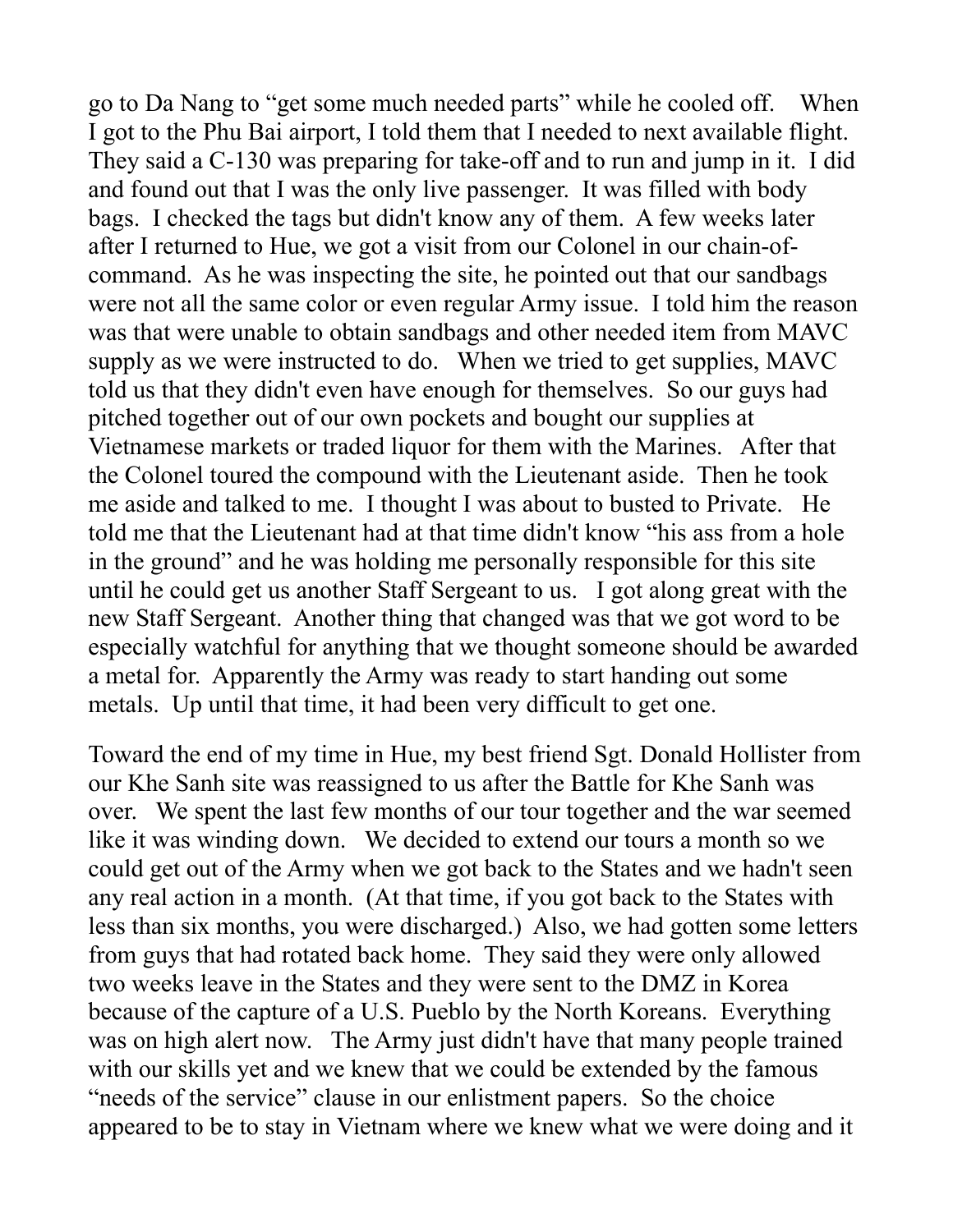was warm and get out of the Army or go to the very cold DMZ in Korea and maybe get stuck in another war. We filed our extension papers to stay in Vietnam and of course the action picked up as soon as we did. The night before Hollister left Hue, we were in the worse firefight we ever had. We together on the perimeter wall and the sandbag in front of his face exploded when it was hit. He left the next morning to process out of the service and I never saw him again. I was almost killed my last night in Hue too, but this was my fault. We got a new guy in and I took him outside the perimeter outside of our rented house as it was turning dark to orientate him. I neglected to tell the guy who was coming on guard duty that we would be out there. It turned dark while we were out there and all I saw was an M-16 in my face and a very shaky guard. He said he was so glad it was me.

## *Going Home*

Finally it was time for me to go home and \I flew to Da Nang on a C-130 for the last time. I checked in my weapon and gear and got a clean uniform. That night a VC rocket came in. Alarms were sounded and one of the guys said we had to run for the bunkers. I asked him were the rocket hit and he said over by the docks. I rolled over and went back to sleep because there was no reason to lose a night's sleep over something that far away. The next morning I boarded a contract 707 jet and we flew back to the States (or "The World" as we called it). When we lifted off the ground, everyone cheered. I looked out the window and I saw some black smoke as we were lifting off. I thought to myself, it would just be my luck to get shot down leaving Vietnam. It was a 22 hour flight to Ft. Lewis, Washington with a stop in Tokyo. When we landed at Ft. Lewis at 2:00 in the morning I was blown away by how clean everything was. They had some of the best steaks for us that I think I've ever eaten. I couldn't believe I had made it unhurt except for having dysentery and some bad acne on my back. I wore my "Saint Christoper's Medal" the whole time I was in-country (and I'm not even Catholic or even went to church at the time). I didn't claim any disability when I got out because I didn't get shot by the enemy. But, my weight had dropped from the 175 lbs when I got to Vietnam to 114 lbs due to the dysentery. Later I would later learn that the acne on by back was a symptom of Agent Orange exposure. I left Ft. Lewis to return to Austin and they warned us not to go home through San Francisco because they might throw eggs at us because we were wearing our uniform (People knew we were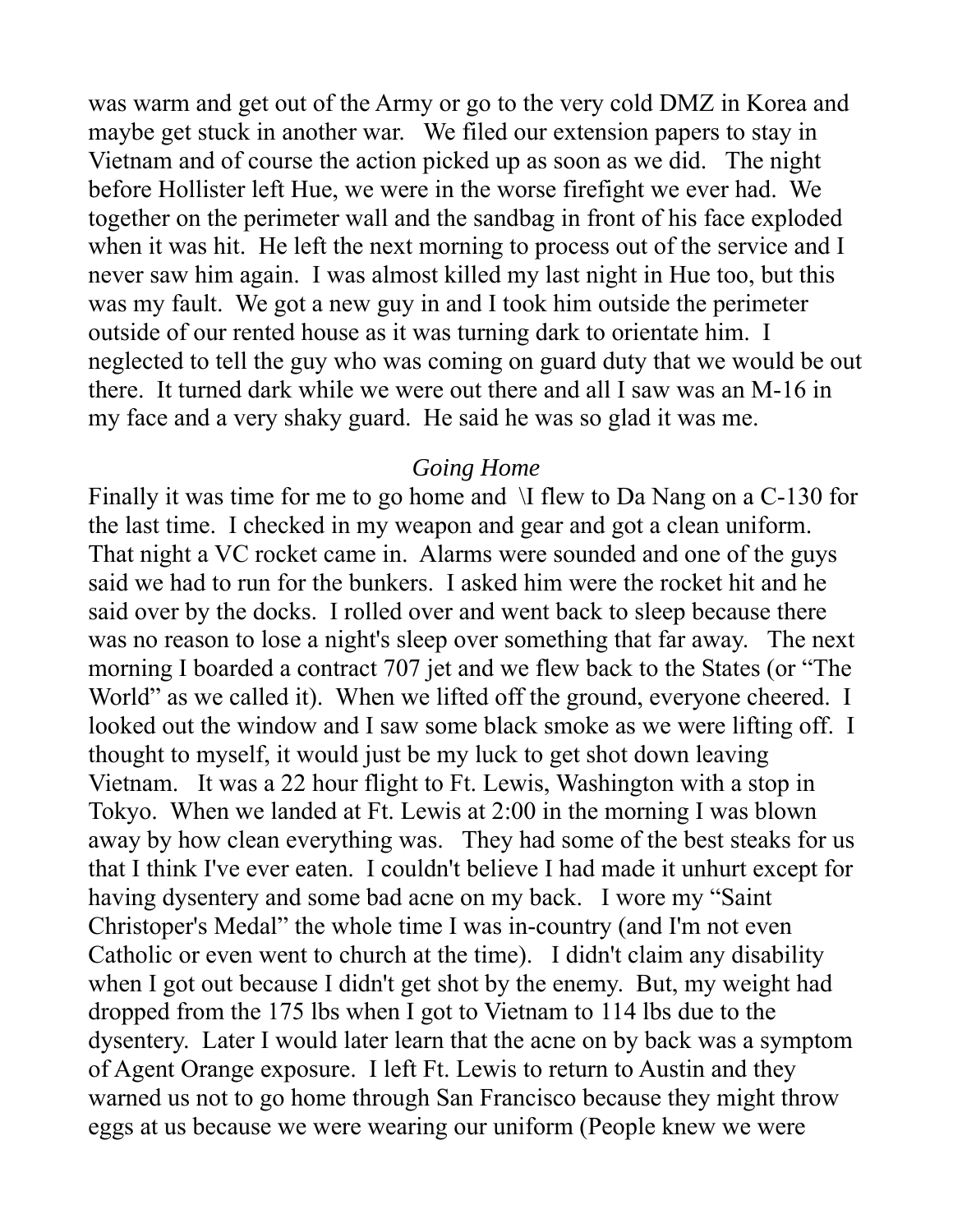military even out of uniform because of our short hair.) I flew into Austin's Mueller Airport on a Braniff Airlines DC-3 prop plane on the night of September 18, 1968. I think it was an old DC-3. My parents, brothers, and girlfriend were there along with a neighbor to who had been one of the "Flying Tigers" in WWII.

### *Life After Vietnam*

My first night at home, my brother set off some firecrackers outside and I hit the floor in my own living room – it was instinct now. At first I was worried I wouldn't fit in because I knew I was different now. I worked at blending in and becoming a productive, responsible, and grateful citizen. I had saved enough money to buy an car I wanted cash and I bought a gold 1968 Pontiac Lemans (and I still had money left over). I had to learn to drive in traffic again especially on just one side of the street and get accustomed to how fast everyone drove. I felt guilty that I was safe home in the States and my team was still in danger in Vietnam. I had to learn to feel safe enough to go to sleep even though I knew no one was standing guard. I married the girl who waited for me and we raised two sons together. I had to clean up my language and cut down on my drinking. I was able to go back to college finished my degree with high grades and the GI bill really helped. I slept with a pistol beside my bed for five years and I often jumped if a car backfired or there was a load noise behind me and I still have trouble being around fireworks sometimes. The Army assigned me to the inactive reserves I worried about being recalled until my final discharge on Feb 13, 1972. I was told that the Hue site was blown to pieces after I left by direct hit from a rocket but I've never confirmed it. It really bothers me when I read in books that it was only Marines in Khe Sanh or Hue. We lost our first team at Khe Sanh except one man and then an all-volunteer team replaced them. Their team, the 544th Signal Detachment, was awarded a Navy Presidential Citation. The guys at Hue in the  $513<sup>th</sup>$  Signal Detachment during the 1968 Tet Offensive were awarded a Valorous Unit Citation. As for me, I was awarded usual metals, except the Good Conduct Metal because I wasn't in the service a full three years.

Twenty years after my return to the US, I was diagnosed with PTST. I had nightmares about being overrun for decades. Sometimes I still have dreams